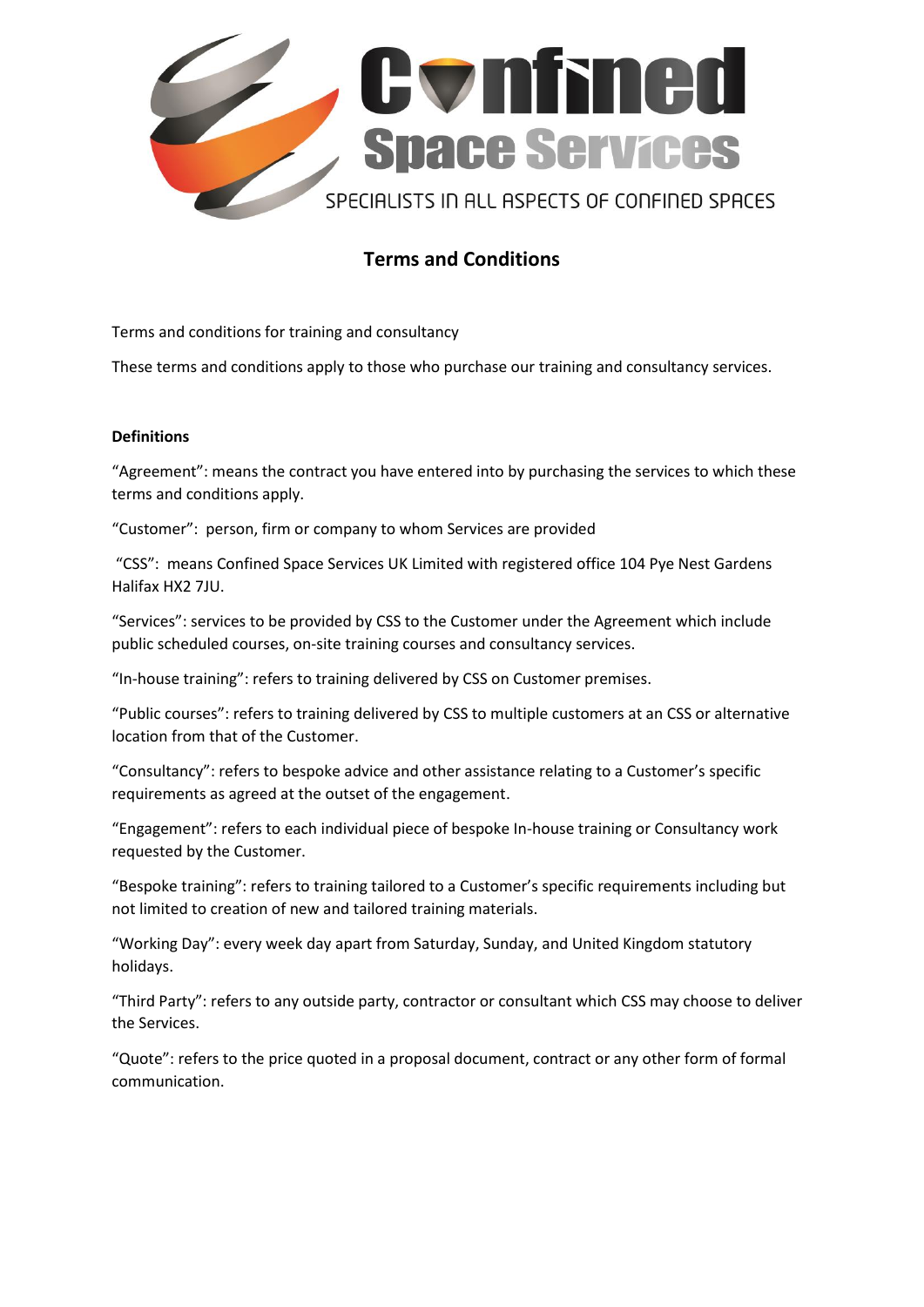## **General**

2.1 These terms and conditions should be read and accepted by you prior to your purchase. You accept that by purchasing any of our Services, you agree to be bound by these terms and conditions.

2.2 By placing an order for Services from CSS you warrant that you are legally capable of entering into binding contracts on behalf of the Customer, and acknowledge that where a purchase order is issued for the ordering of such services, these Terms and Conditions will prevail over any terms and conditions contained within any such purchase order.

2.3 Where a customer has a specific agreement or contract in place for alternative services provided by CSS, the Customer acknowledges that for any instances of training or consultancy, and/or where there is a conflict of terms and conditions, these Terms and Conditions will apply for any training or consultancy services unless expressly acknowledged in writing by CSS.

2.4 CSS reserves the right to modify these T&Cs without prior notice. When changes are made, CSS will notify the changes on the Company's website (www.confinedspaceservices.co.uk). If the Customer does not accept any changes, the Customer shall promptly notify CSS of such nonacceptance and in such case, the old T&Cs shall govern for the remaining term of Agreement and the new T&Cs shall apply to any new Agreement.

2.5 CSS shall provide the Services requested, and as described in any CSS proposal, exercising reasonable skill and care at all times.

2.6 The Agreement shall be governed by English Law. Any dispute under this Agreement shall be submitted to the exclusive jurisdiction of English courts.

2.7 The parties are each independent contractors. Nothing in this Agreement shall give rise to a partnership, joint venture, agency or any such other relationship between the parties. Neither party shall claim to be a legal representative, partner, agent, franchisee or employee of the other party.

2.8 CSS may assign or sub-contract its obligations or rights under this Agreement to a competent third party in whole or in part. The Customer may not assign this Agreement in whole or in part except with CSS's express written consent.

2.9 By providing personal data relating to your employees or agents to us, you confirm that you are entitled to disclose that data to us under the terms of the Data Protection Act 1998 and related legislation and that we are entitled to process such data for the purposes of providing your contracted Services.

# Customer Obligations

3.1 Where CSS are required to perform services on Customer premises, the Customer agrees to provide a full and safe working environment for CSS's staff and contractors including any relevant safety wear and equipment as may be necessary in performing the required services.

3.2 The Customer agrees to ensure that CSS staff and any sub-contractors engaged by CSS are informed of all relevant health & safety requirements of the Customers site at the outset of any services performed.

3.3 The Customer agrees to have in place suitable employer's liability and public liability insurance at all times that services are performed by CSS on the Customer's premises.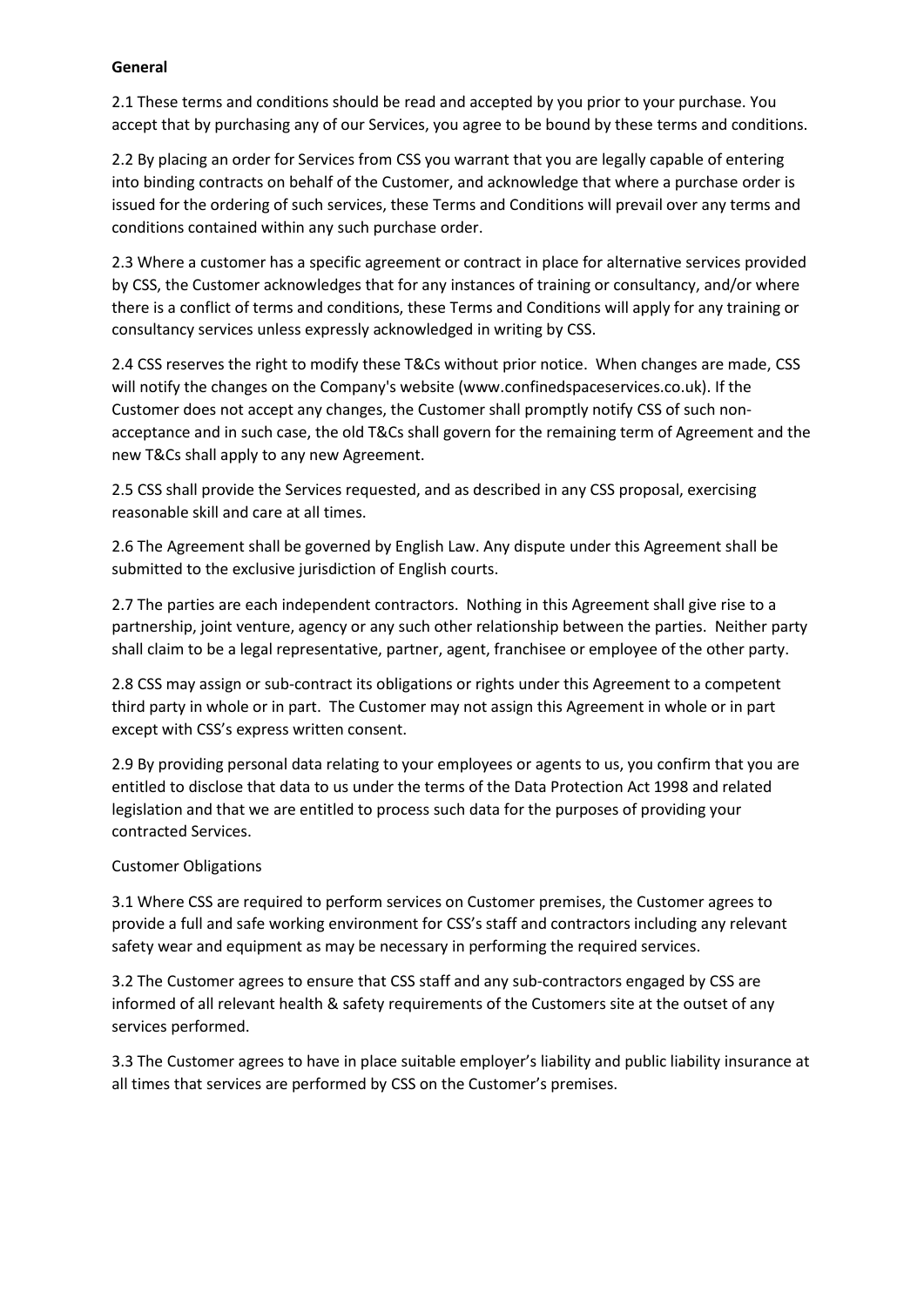#### **Fees & Payment**

**Fees**

4.1 Any prices quoted to the Customer for the provision of Public Courses will be based on prevailing price lists in force at that time. Such price lists are subject to change and amendment at any time.

4.2 Prices quoted for Public Courses which are run from an CSS Venue include day conference venue fees but exclude any required overnight accommodation where applicable which will be subject to a separate fee and terms and conditions.

4.3 Prices quoted for the provision of In-house training or Consultancy are provided on a bespoke basis, dependent on the Customers' requirements on a job by job basis, and are only valid for 30 days from the date of any written quote.

4.4 Any discounts offered by CSS to the Customer for the provision of services are offered against published price lists or standard rates in force at the date of quote, and such discounts or offers are unable to be used in conjunction with any other offers available at that time.

4.5 All fees are quoted exclusive of VAT, which will be charged at the prevailing rate.

4.6 All fees quoted are for the provision of services only and exclude any travel or subsistence or other expenses which, other than mileage, will be payable by the Customer in accordance with CSS's internal expenses policy. Such travel and subsistence will be recharged to the Customer at cost. Mileage will be recharged to the Customer at 45 pence per mile. Unless stated in the quotation that these expenses are fully included.

4.7 All fees are subject to annual or other such periodic review and amendment in order to take into account the changing nature and variation of wages, materials and other costs in providing the services to the customer. CSS reserves the right to accordingly adjust fees at any time to take account of such increases in cost.

# **Payment terms**

4.8 All training courses (both Public courses and In-house training) are billable in advance and are payable 15 days prior to the course delivery date, or in the case of bespoke training courses, the later of 15 days prior to the course delivery date or the customer approval of the course design, but in any event prior to the commencement of the course. CSS will allow training and consultancy bookings to be taken on the receipt of a Purchase Order.

4.9 Any Public courses booked within 15 days of the course commencement date are payable in order to confirm a candidates place on the course.

4.10 CSS reserve the right to refuse attendance on any Public course which has not been paid in advance. CSS further reserve the right to refuse to deliver any In-house training which isn't paid in advance, and will be subject to the cancellation terms as set out in clause 5.

4.11 Consultancy assignments will be invoiced either upon completion or in the case of longer assignments on a monthly frequency based on work completed at the point of billing. Such invoices are payable 30 days from the date of invoice.

4.12 Where a Consultancy assignment results in the production of a final report, such Consultancy assignment fees are payable in full in advance of the publication of any such report. CSS reserve the right to refrain from issuing any such report until such time that any outstanding debts relating to the assignment are settled.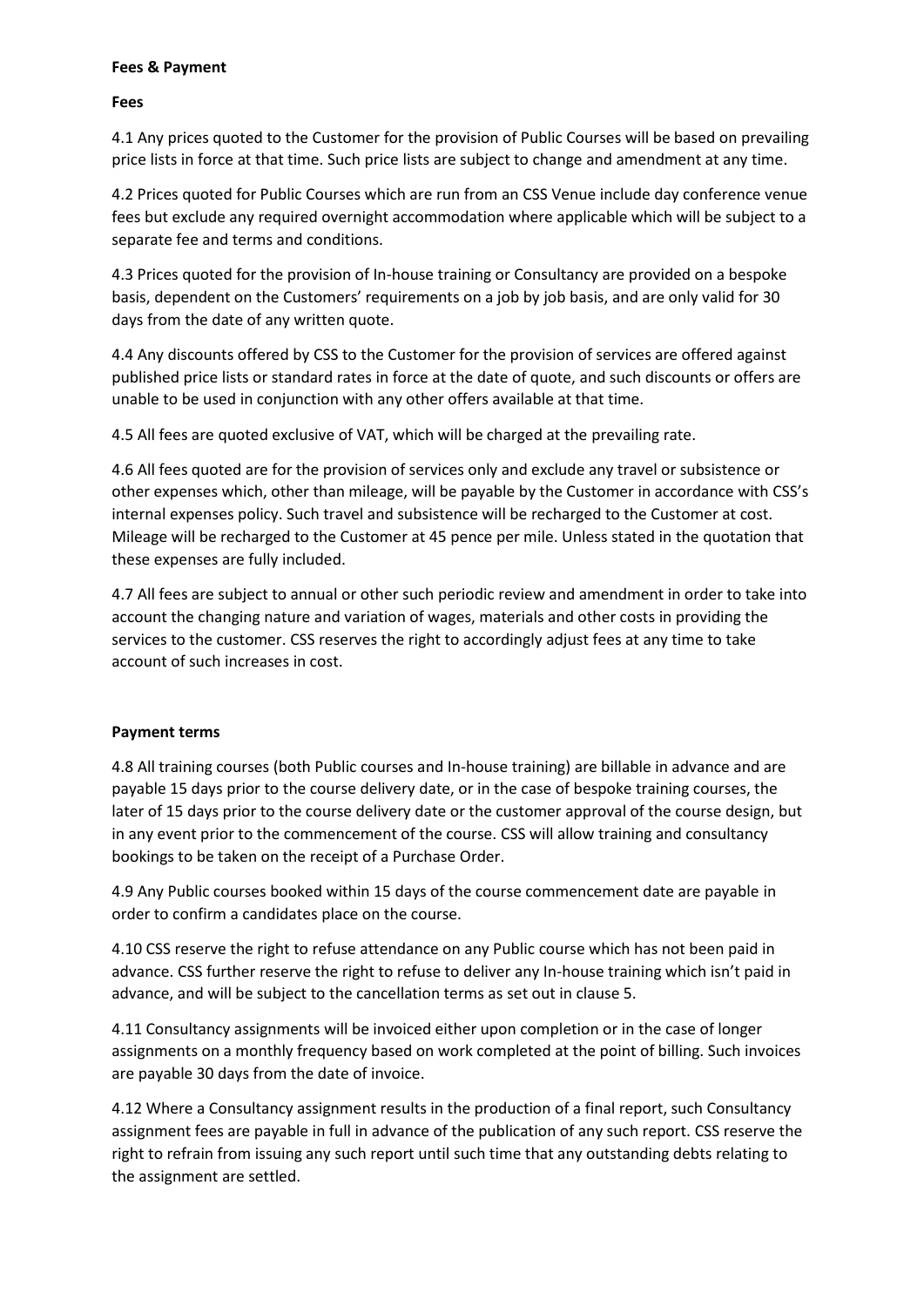4.13 Any fees outstanding beyond agreed terms are subject to a late payment interest charge of 5% above the Bank of England base rate prevailing at the end of each month that such debt is outstanding.

4.14 The Customer warrants in all instances that where a valid Customer purchase order is required to be quoted on any invoices, the Customer will provide such purchase order details as necessary in order to facilitate payment in good time and for the full value of any service provided.

4.15 CSS is not liable under any circumstances for the failure of the Customer to provide any necessary purchase order information as may be required, and the Customer accordingly acknowledges that all fees are due and payable according to CSS's terms and conditions in the instances where a valid purchase order has failed to be provided.

# **Cancellation & Termination**

#### **Cancellation**

5.1 Cancellation charges including those levied for transfers, deferrals or postponements of services are charged in accordance with the table of charges set out below. All charges are exclusive of VAT.

5.2 Charges are applied to the full list price of any course or standard day rates in force at the date of cancellation.

5.3 All cancellations, transfers, deferrals or postponements must be received in writing by CSS.

| <b>Consultancy</b>    | $16-20$ days | $11-15$ days | Less than 10 days |
|-----------------------|--------------|--------------|-------------------|
| <b>Cancellation</b> % | 20%          | 50%          | 100%              |

| <b>Consultancy</b> | More than 10 days        | $6-10$ days | Less than 5 days |
|--------------------|--------------------------|-------------|------------------|
| Postponement %     | $\overline{\phantom{0}}$ | 25%         | 50%              |

| <b>Training</b>                    | $21-25$ days             | $10-20$ days | Less than 10 days |
|------------------------------------|--------------------------|--------------|-------------------|
| <b>Cancellation %</b>              | 20%                      | 50%          | 100%              |
| <b>Transfer/Postponement fee %</b> | $\overline{\phantom{0}}$ | 25%          | 50%               |

5.4 CSS reserves the right to cancel, defer or postpone any training or consultancy services at any time at its discretion with no liability to the Customer. In such circumstances CSS will offer the Customer an alternative date. CSS will not be liable for any expenses incurred by the Customer within 10 working days of the course date; thereafter CSS will reimburse the Customer the lower of the expense incurred or £100 in total on production of supporting receipts. CSS will not compensate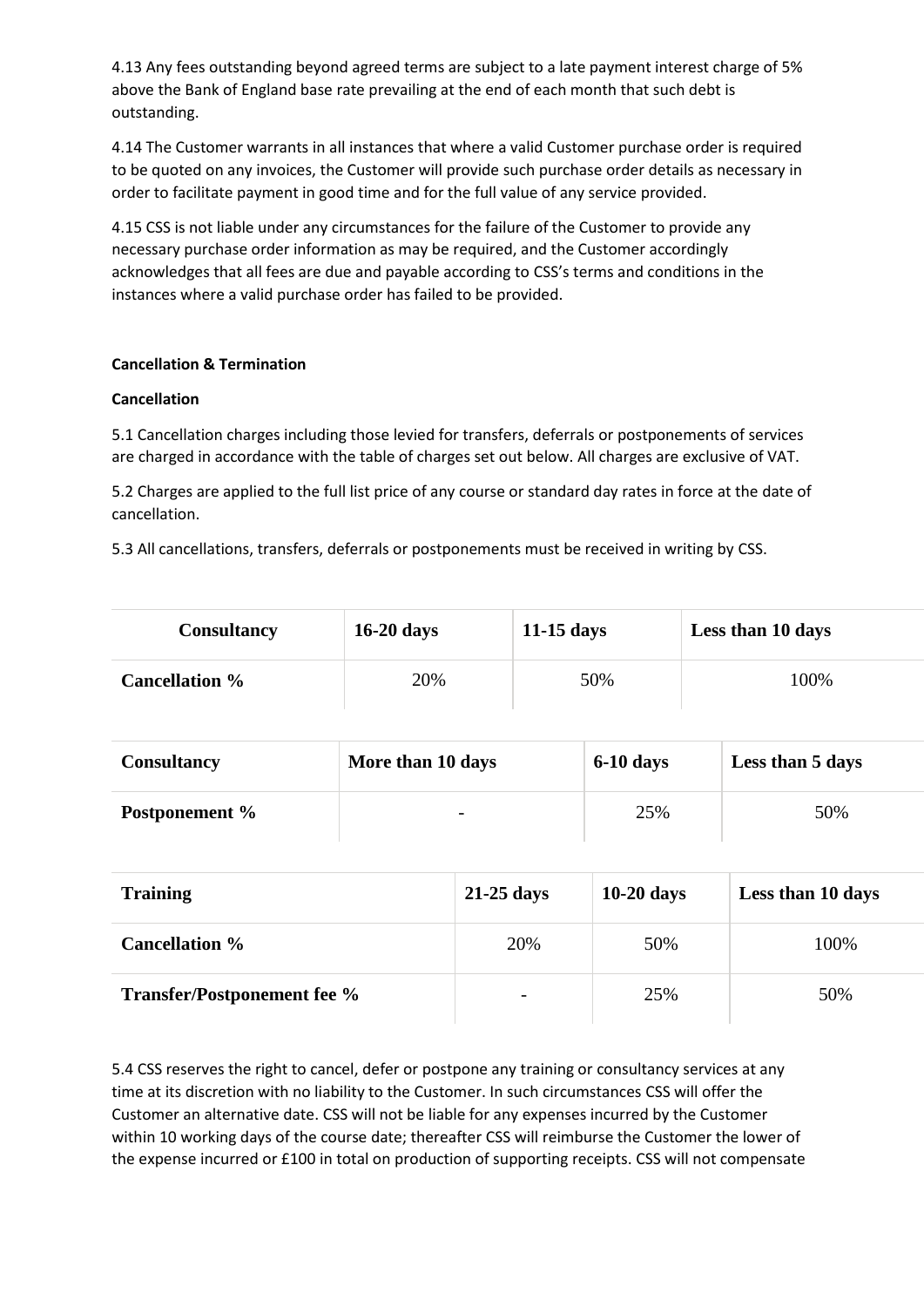the Customer for any time spent travelling or being away from the office as a result of such cancellation.

5.5 Where CSS cancels a course and is unable to offer an alternative date to the Customer, then the Customer will be refunded in full any fees paid. For the avoidance of doubt CSS is under no obligation to provide a refund where an alternative date is offered but is refused by the Customer.

5.6 The Customer may substitute course attendees as required as long as CSS is informed in writing with no lCSS than 10 days' notice. In such instances it is the Customers responsibility to ensure that the attendee has any pre requisite knowledge and/or undertaken any required pre-reading in order to attend the course. CSS reserve the right to charge an administration fee of £50 for each substituted attendee.

# **Termination of Agreement**

5.7 This Agreement will continue to apply to all training and consultancy arrangements provided to the Customer until such time that terms and conditions are changed.

5.8 CSS may at its discretion terminate or suspend this Agreement upon 10 days' notice to the Customer if:

a) the Customer ceases to trade or otherwise terminates business operations;

 b) becomes insolvent or seeks protection under any bankruptcy, receivership, trust deed, creditors arrangement, composition or comparable proceeding or any proceeding is instituted against the Customer;

c) fails to make payment in accordance with the terms and conditions of this Agreement

5.9 CSS may at its discretion immediately terminate or suspend this Agreement if the Customer commits a material breach, or a series of breaches the combination of which constitutes a material breach and the Customer fails to remedy such breach(es) with 10 days after receipt of notice giving details of breach(es) and requiring them to be remedied.

#### **Staff & Contractors**

6.1 CSS shall be entitled to subcontract, delegate or assign the provision of any services or any of their rights or duties under these terms. CSS shall have discretion as to which of their employees or self-employed agents, contractors or third parties ("Third Party") are assigned to perform the services.

6.2 The Customer agrees to pay CSS's introduction fee as set out in clause 6.3 in the event that the Customer, any subsidiary, group or associated company or any person connected with the Customer (directly or indirectly) recruit as an employee or engage as self-employed contractor any employee or Third Party of CSS if that employee or Third Party was involved in the provision of services to the Customer by CSS in the 12 month period prior to their engagement by the Customer.

6.3 In the event that the Customer engages an employee or Third Party of CSS as set out in clause 6.2, the Customer agrees to pay an introduction fee (which shall be immediately due and payable) equal to 50% of the annual remuneration (including pay and benefits) payable by the Customer to the relevant individual in the year following the commencement of that individual's employment.